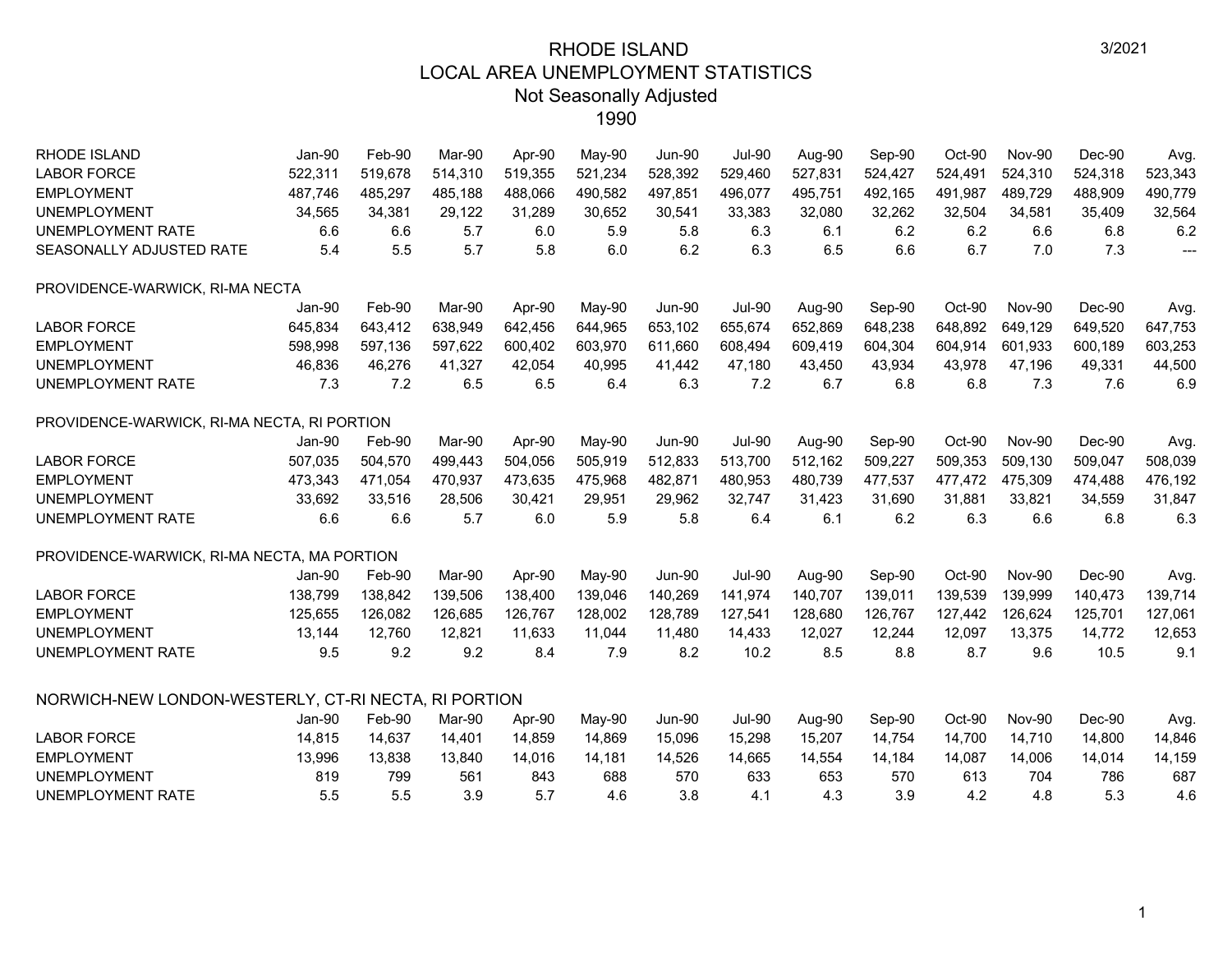| <b>BARRINGTON</b>        | Jan-90   | Feb-90 | Mar-90 | Apr-90 | $May-90$ | <b>Jun-90</b> | <b>Jul-90</b> | Aug-90 | Sep-90 | Oct-90 | <b>Nov-90</b> | Dec-90 | Avg.   |
|--------------------------|----------|--------|--------|--------|----------|---------------|---------------|--------|--------|--------|---------------|--------|--------|
| <b>LABOR FORCE</b>       | 8,250    | 8,202  | 8,155  | 8,185  | 8,212    | 8,311         | 8,281         | 8,308  | 8,292  | 8,340  | 8,309         | 8,307  | 8,263  |
| <b>EMPLOYMENT</b>        | 7,901    | 7,863  | 7,853  | 7,892  | 7,918    | 8,012         | 7,965         | 7,973  | 7,936  | 7,952  | 7,926         | 7,921  | 7,926  |
| <b>UNEMPLOYMENT</b>      | 349      | 339    | 302    | 293    | 294      | 299           | 316           | 335    | 356    | 388    | 383           | 386    | 337    |
| <b>UNEMPLOYMENT RATE</b> | 4.2      | 4.1    | 3.7    | 3.6    | 3.6      | 3.6           | 3.8           | 4.0    | 4.3    | 4.7    | 4.6           | 4.6    | 4.1    |
| <b>BRISTOL</b>           | Jan-90   | Feb-90 | Mar-90 | Apr-90 | May-90   | <b>Jun-90</b> | <b>Jul-90</b> | Aug-90 | Sep-90 | Oct-90 | <b>Nov-90</b> | Dec-90 | Avg.   |
| <b>LABOR FORCE</b>       | 11,702   | 11,673 | 11,524 | 11,623 | 11,663   | 11,702        | 11,764        | 11,822 | 11,731 | 11,792 | 11,891        | 11,802 | 11,725 |
| <b>EMPLOYMENT</b>        | 10,762   | 10,707 | 10,694 | 10,748 | 10,782   | 10,911        | 10,847        | 10,858 | 10,807 | 10,827 | 10,793        | 10,787 | 10,794 |
| <b>UNEMPLOYMENT</b>      | 940      | 966    | 830    | 875    | 881      | 791           | 917           | 964    | 924    | 965    | 1,098         | 1,015  | 931    |
| <b>UNEMPLOYMENT RATE</b> | 8.0      | 8.3    | 7.2    | 7.5    | 7.6      | 6.8           | 7.8           | 8.2    | 7.9    | 8.2    | 9.2           | 8.6    | 7.9    |
| <b>BURRILLVILLE</b>      | Jan-90   | Feb-90 | Mar-90 | Apr-90 | May-90   | <b>Jun-90</b> | <b>Jul-90</b> | Aug-90 | Sep-90 | Oct-90 | <b>Nov-90</b> | Dec-90 | Avg.   |
| <b>LABOR FORCE</b>       | 8,424    | 8,394  | 8,315  | 8,338  | 8,327    | 8,451         | 8,493         | 8,513  | 8,429  | 8,435  | 8,421         | 8,445  | 8,416  |
| <b>EMPLOYMENT</b>        | 7,870    | 7,831  | 7,823  | 7,862  | 7,886    | 7,980         | 7,933         | 7,943  | 7,904  | 7,920  | 7,894         | 7,890  | 7,895  |
| <b>UNEMPLOYMENT</b>      | 554      | 563    | 492    | 476    | 441      | 471           | 560           | 570    | 525    | 515    | 527           | 555    | 521    |
| <b>UNEMPLOYMENT RATE</b> | 6.6      | 6.7    | 5.9    | 5.7    | 5.3      | 5.6           | 6.6           | 6.7    | 6.2    | 6.1    | 6.3           | 6.6    | 6.2    |
| <b>CENTRAL FALLS</b>     | Jan-90   | Feb-90 | Mar-90 | Apr-90 | May-90   | <b>Jun-90</b> | <b>Jul-90</b> | Aug-90 | Sep-90 | Oct-90 | <b>Nov-90</b> | Dec-90 | Avg.   |
| <b>LABOR FORCE</b>       | 8,062    | 7,985  | 7,974  | 8,064  | 8,150    | 8,209         | 8,312         | 8,086  | 8,086  | 8,070  | 8,089         | 8,279  | 8,114  |
| <b>EMPLOYMENT</b>        | 7,330    | 7,293  | 7,285  | 7,319  | 7,343    | 7,432         | 7,388         | 7,395  | 7,361  | 7,375  | 7,352         | 7,347  | 7,352  |
| <b>UNEMPLOYMENT</b>      | 732      | 692    | 689    | 745    | 807      | 777           | 924           | 691    | 725    | 695    | 737           | 932    | 762    |
| <b>UNEMPLOYMENT RATE</b> | 9.1      | 8.7    | 8.6    | 9.2    | 9.9      | 9.5           | 11.1          | 8.5    | 9.0    | 8.6    | 9.1           | 11.3   | 9.4    |
| <b>CHARLESTOWN</b>       | Jan-90   | Feb-90 | Mar-90 | Apr-90 | May-90   | <b>Jun-90</b> | <b>Jul-90</b> | Aug-90 | Sep-90 | Oct-90 | <b>Nov-90</b> | Dec-90 | Avg.   |
| <b>LABOR FORCE</b>       | 3,537    | 3,481  | 3,428  | 3,439  | 3,425    | 3,440         | 3,463         | 3,450  | 3,412  | 3,409  | 3,472         | 3,491  | 3,454  |
| <b>EMPLOYMENT</b>        | 3,225    | 3,209  | 3,205  | 3,221  | 3,231    | 3,270         | 3,252         | 3,255  | 3,238  | 3,245  | 3,235         | 3,234  | 3,235  |
| <b>UNEMPLOYMENT</b>      | 312      | 272    | 223    | 218    | 194      | 170           | 211           | 195    | 174    | 164    | 237           | 257    | 219    |
| <b>UNEMPLOYMENT RATE</b> | 8.8      | 7.8    | 6.5    | 6.3    | 5.7      | 4.9           | 6.1           | 5.7    | 5.1    | 4.8    | 6.8           | 7.4    | 6.3    |
| <b>COVENTRY</b>          | $Jan-90$ | Feb-90 | Mar-90 | Apr-90 | May-90   | <b>Jun-90</b> | <b>Jul-90</b> | Aug-90 | Sep-90 | Oct-90 | <b>Nov-90</b> | Dec-90 | Avg.   |
| <b>LABOR FORCE</b>       | 17,187   | 17,136 | 16,957 | 17,140 | 17,177   | 17,334        | 17,326        | 17,346 | 17,134 | 17,207 | 17,233        | 17,225 | 17,201 |
| <b>EMPLOYMENT</b>        | 16,154   | 16,072 | 16,054 | 16,132 | 16,187   | 16,379        | 16,283        | 16,300 | 16,223 | 16,254 | 16,201        | 16,193 | 16,203 |
| <b>UNEMPLOYMENT</b>      | 1,033    | 1,064  | 903    | 1,008  | 990      | 955           | 1,043         | 1,046  | 911    | 953    | 1,032         | 1,032  | 998    |
| <b>UNEMPLOYMENT RATE</b> | 6.0      | 6.2    | 5.3    | 5.9    | 5.8      | 5.5           | 6.0           | 6.0    | 5.3    | 5.5    | 6.0           | 6.0    | 5.8    |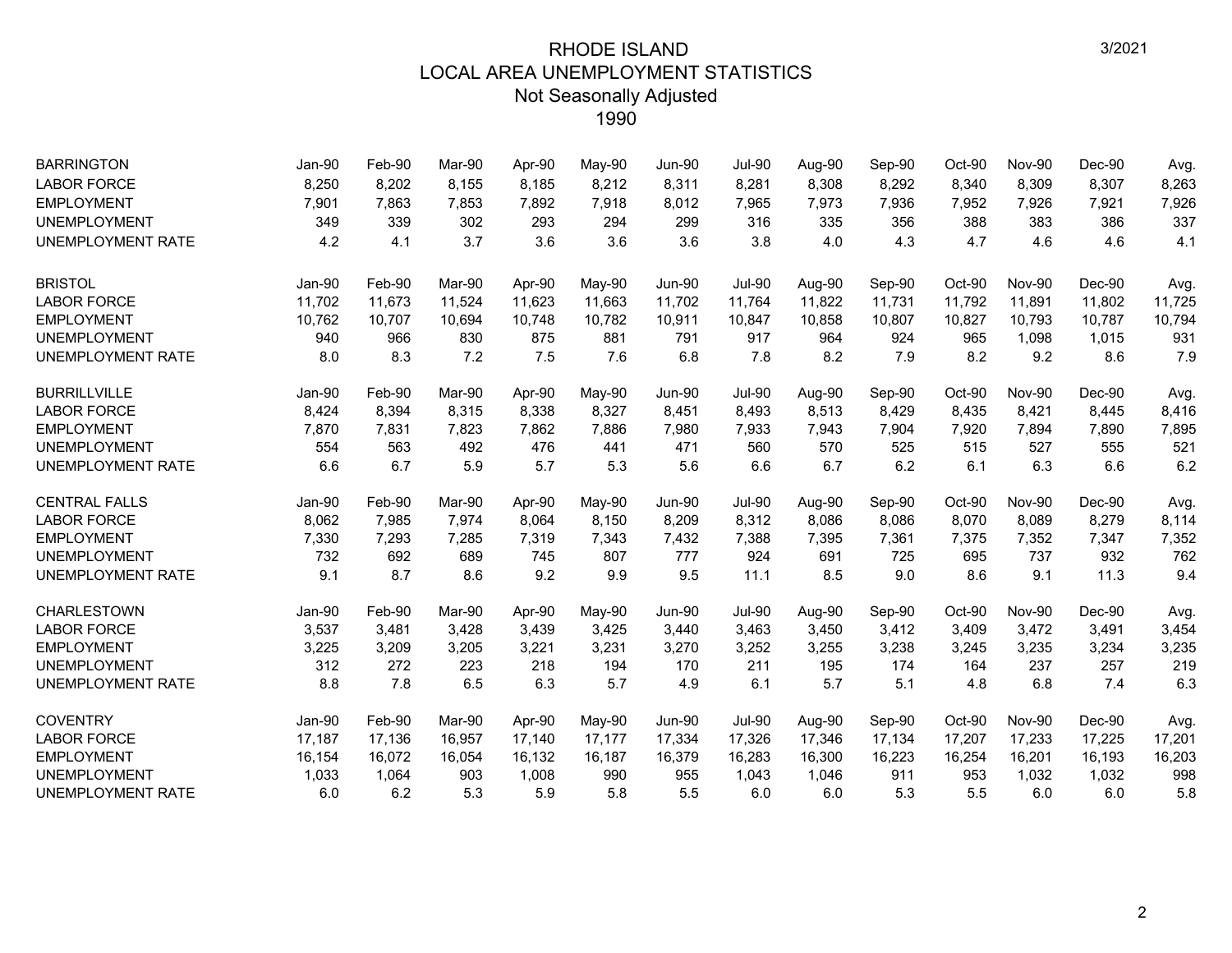| <b>CRANSTON</b>          | Jan-90 | Feb-90 | Mar-90 | Apr-90 | May-90   | <b>Jun-90</b> | <b>Jul-90</b> | Aug-90 | Sep-90 | Oct-90 | <b>Nov-90</b> | Dec-90   | Avg.   |
|--------------------------|--------|--------|--------|--------|----------|---------------|---------------|--------|--------|--------|---------------|----------|--------|
| <b>LABOR FORCE</b>       | 38,883 | 38,767 | 38.282 | 38,719 | 38,849   | 39,317        | 39,295        | 39,279 | 39,168 | 39,135 | 39.111        | 39,044   | 38,988 |
| <b>EMPLOYMENT</b>        | 36,524 | 36,337 | 36,295 | 36,474 | 36,597   | 37,028        | 36,812        | 36,852 | 36,675 | 36,746 | 36,629        | 36,612   | 36,632 |
| <b>UNEMPLOYMENT</b>      | 2,359  | 2.430  | 1,987  | 2,245  | 2,252    | 2,289         | 2,483         | 2,427  | 2,493  | 2,389  | 2,482         | 2,432    | 2,356  |
| <b>UNEMPLOYMENT RATE</b> | 6.1    | 6.3    | 5.2    | 5.8    | 5.8      | 5.8           | 6.3           | 6.2    | 6.4    | 6.1    | 6.3           | 6.2      | 6.0    |
| <b>CUMBERLAND</b>        | Jan-90 | Feb-90 | Mar-90 | Apr-90 | $May-90$ | <b>Jun-90</b> | <b>Jul-90</b> | Aug-90 | Sep-90 | Oct-90 | <b>Nov-90</b> | $Dec-90$ | Avg.   |
| <b>LABOR FORCE</b>       | 16,451 | 16,320 | 16.181 | 16.196 | 16,267   | 16,481        | 16.438        | 16,426 | 16,410 | 16,489 | 16,392        | 16,484   | 16,378 |
| <b>EMPLOYMENT</b>        | 15,294 | 15,216 | 15,197 | 15,272 | 15,323   | 15,506        | 15,415        | 15,431 | 15,357 | 15,387 | 15,337        | 15,330   | 15,339 |
| <b>UNEMPLOYMENT</b>      | 1,157  | 1,104  | 984    | 924    | 944      | 975           | 1,023         | 995    | 1,053  | 1,102  | 1,055         | 1,154    | 1,039  |
| UNEMPLOYMENT RATE        | 7.0    | 6.8    | 6.1    | 5.7    | 5.8      | 5.9           | 6.2           | 6.1    | 6.4    | 6.7    | 6.4           | 7.0      | 6.3    |
| <b>EAST GREENWICH</b>    | Jan-90 | Feb-90 | Mar-90 | Apr-90 | May-90   | Jun-90        | <b>Jul-90</b> | Aug-90 | Sep-90 | Oct-90 | <b>Nov-90</b> | $Dec-90$ | Avg.   |
| <b>LABOR FORCE</b>       | 6,369  | 6,328  | 6,273  | 6,338  | 6,331    | 6,403         | 6,378         | 6,409  | 6,406  | 6,422  | 6,452         | 6,453    | 6,381  |
| <b>EMPLOYMENT</b>        | 6,067  | 6,036  | 6,028  | 6,058  | 6,079    | 6,151         | 6,114         | 6,121  | 6,091  | 6,103  | 6,085         | 6,081    | 6,085  |
| <b>UNEMPLOYMENT</b>      | 302    | 292    | 245    | 280    | 252      | 252           | 264           | 288    | 315    | 319    | 367           | 372      | 296    |
| UNEMPLOYMENT RATE        | 4.7    | 4.6    | 3.9    | 4.4    | 4.0      | 3.9           | 4.1           | 4.5    | 4.9    | 5.0    | 5.7           | 5.8      | 4.6    |
| <b>EAST PROVIDENCE</b>   | Jan-90 | Feb-90 | Mar-90 | Apr-90 | May-90   | <b>Jun-90</b> | <b>Jul-90</b> | Aug-90 | Sep-90 | Oct-90 | <b>Nov-90</b> | Dec-90   | Avg.   |
| <b>LABOR FORCE</b>       | 26,949 | 26,864 | 26,533 | 26,640 | 26,686   | 27,043        | 27,050        | 26,939 | 26,851 | 26,984 | 27,126        | 27,159   | 26,902 |
| <b>EMPLOYMENT</b>        | 25,165 | 25,037 | 25,007 | 25,130 | 25,213   | 25,513        | 25,364        | 25,392 | 25,270 | 25,318 | 25,237        | 25,226   | 25,239 |
| <b>UNEMPLOYMENT</b>      | 1,784  | 1,827  | 1,526  | 1,510  | 1,473    | 1,530         | 1,686         | 1,547  | 1,581  | 1,666  | 1,889         | 1,933    | 1,663  |
| UNEMPLOYMENT RATE        | 6.6    | 6.8    | 5.8    | 5.7    | 5.5      | 5.7           | 6.2           | 5.7    | 5.9    | 6.2    | 7.0           | 7.1      | 6.2    |
| <b>EXETER</b>            | Jan-90 | Feb-90 | Mar-90 | Apr-90 | $May-90$ | <b>Jun-90</b> | <b>Jul-90</b> | Aug-90 | Sep-90 | Oct-90 | <b>Nov-90</b> | $Dec-90$ | Avg.   |
| <b>LABOR FORCE</b>       | 2,854  | 2,841  | 2,806  | 2,819  | 2,827    | 2,846         | 2,834         | 2,849  | 2,822  | 2,834  | 2,855         | 2,859    | 2,837  |
| <b>EMPLOYMENT</b>        | 2,710  | 2,696  | 2,692  | 2,705  | 2.716    | 2,747         | 2,731         | 2,733  | 2,720  | 2,726  | 2,717         | 2,716    | 2,717  |
| <b>UNEMPLOYMENT</b>      | 144    | 145    | 114    | 114    | 111      | 99            | 103           | 116    | 102    | 108    | 138           | 143      | 120    |
| UNEMPLOYMENT RATE        | 5.0    | 5.1    | 4.1    | 4.0    | 3.9      | 3.5           | 3.6           | 4.1    | 3.6    | 3.8    | 4.8           | 5.0      | 4.2    |
| <b>FOSTER</b>            | Jan-90 | Feb-90 | Mar-90 | Apr-90 | May-90   | <b>Jun-90</b> | <b>Jul-90</b> | Aug-90 | Sep-90 | Oct-90 | Nov-90        | $Dec-90$ | Avg.   |
| <b>LABOR FORCE</b>       | 2,358  | 2,354  | 2,322  | 2,316  | 2,312    | 2,329         | 2,336         | 2,341  | 2,334  | 2,360  | 2,365         | 2,355    | 2,340  |
| <b>EMPLOYMENT</b>        | 2,197  | 2,186  | 2,184  | 2,194  | 2,202    | 2,228         | 2,215         | 2,218  | 2,206  | 2,211  | 2,204         | 2,202    | 2,204  |
| <b>UNEMPLOYMENT</b>      | 161    | 168    | 138    | 122    | 110      | 101           | 121           | 123    | 128    | 149    | 161           | 153      | 136    |
| UNEMPLOYMENT RATE        | 6.8    | 7.1    | 5.9    | 5.3    | 4.8      | 4.3           | 5.2           | 5.3    | 5.5    | 6.3    | 6.8           | 6.5      | 5.8    |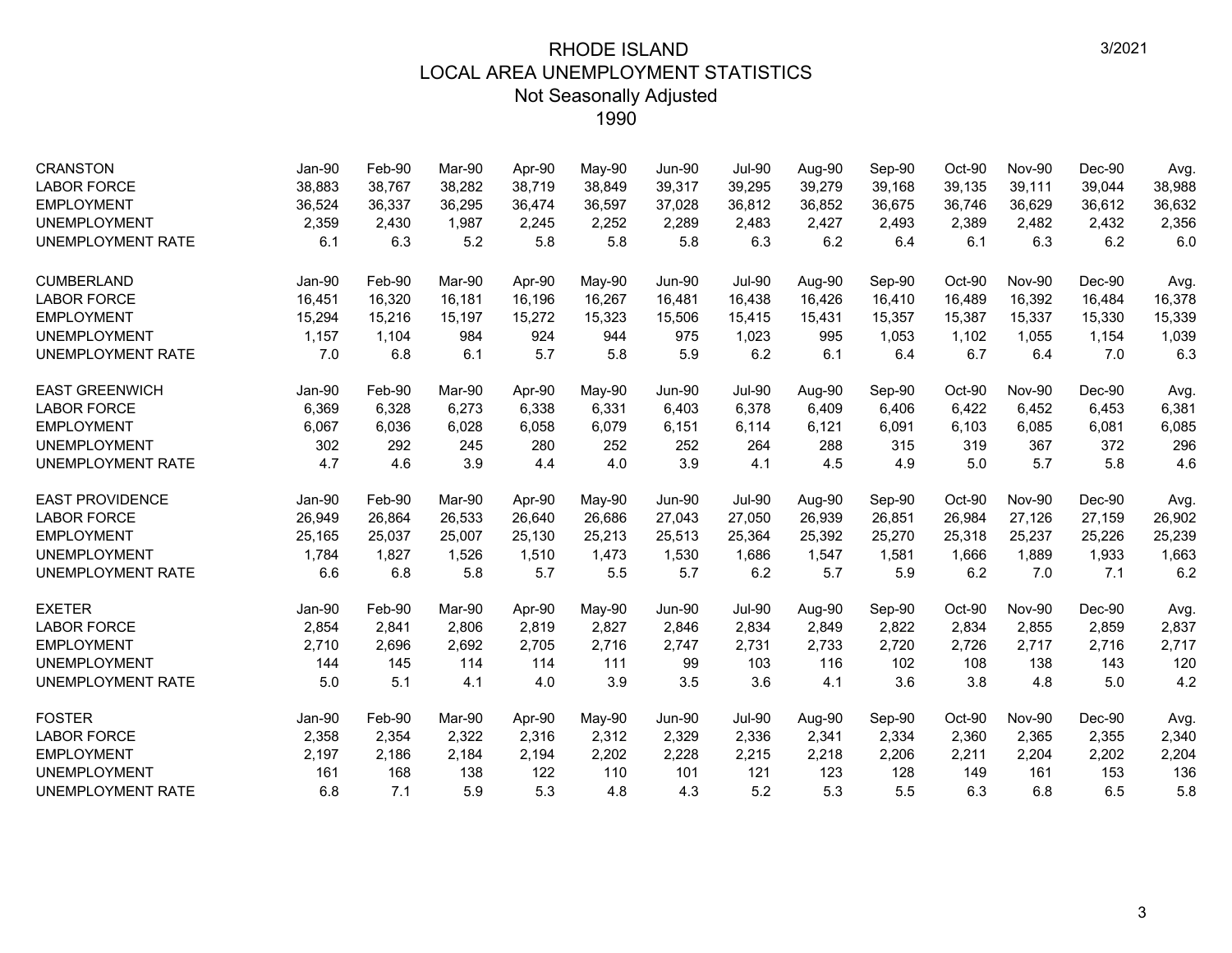| <b>GLOCESTER</b><br><b>LABOR FORCE</b><br><b>EMPLOYMENT</b><br><b>UNEMPLOYMENT</b> | <b>Jan-90</b><br>5,074<br>4,857<br>217 | Feb-90<br>5,063<br>4,833<br>230 | Mar-90<br>5,053<br>4,828<br>225 | Apr-90<br>5,072<br>4,851<br>221 | May-90<br>5,053<br>4,868<br>185 | <b>Jun-90</b><br>5,134<br>4,926<br>208 | <b>Jul-90</b><br>5,117<br>4,896<br>221 | Aug-90<br>5,137<br>4,902<br>235 | Sep-90<br>5,071<br>4,879<br>192 | Oct-90<br>5,085<br>4,887<br>198 | <b>Nov-90</b><br>5,077<br>4,872<br>205 | $Dec-90$<br>5,107<br>4,869<br>238 | Avg.<br>5,087<br>4,872<br>215 |
|------------------------------------------------------------------------------------|----------------------------------------|---------------------------------|---------------------------------|---------------------------------|---------------------------------|----------------------------------------|----------------------------------------|---------------------------------|---------------------------------|---------------------------------|----------------------------------------|-----------------------------------|-------------------------------|
| <b>UNEMPLOYMENT RATE</b>                                                           | 4.3                                    | 4.5                             | 4.5                             | 4.4                             | 3.7                             | 4.1                                    | 4.3                                    | 4.6                             | 3.8                             | 3.9                             | 4.0                                    | 4.7                               | 4.2                           |
| <b>HOPKINTON</b>                                                                   | Jan-90                                 | Feb-90                          | Mar-90                          | Apr-90                          | May-90                          | <b>Jun-90</b>                          | <b>Jul-90</b>                          | Aug-90                          | Sep-90                          | Oct-90                          | <b>Nov-90</b>                          | $Dec-90$                          | Avg.                          |
| <b>LABOR FORCE</b>                                                                 | 3,632                                  | 3,571                           | 3,510                           | 3,611                           | 3,630                           | 3,701                                  | 3,739                                  | 3,735                           | 3,598                           | 3,566                           | 3,555                                  | 3,566                             | 3,618                         |
| <b>EMPLOYMENT</b>                                                                  | 3,432                                  | 3,392                           | 3,393                           | 3,436                           | 3,477                           | 3,562                                  | 3,596                                  | 3,568                           | 3,478                           | 3,454                           | 3,433                                  | 3,435                             | 3,471                         |
| <b>UNEMPLOYMENT</b>                                                                | 200                                    | 179                             | 117                             | 175                             | 153                             | 139                                    | 143                                    | 167                             | 120                             | 112                             | 122                                    | 131                               | 147                           |
| <b>UNEMPLOYMENT RATE</b>                                                           | 5.5                                    | 5.0                             | 3.3                             | 4.8                             | 4.2                             | 3.8                                    | 3.8                                    | 4.5                             | 3.3                             | 3.1                             | 3.4                                    | 3.7                               | 4.1                           |
| <b>JAMESTOWN</b>                                                                   | <b>Jan-90</b>                          | Feb-90                          | Mar-90                          | Apr-90                          | May-90                          | <b>Jun-90</b>                          | <b>Jul-90</b>                          | Aug-90                          | Sep-90                          | Oct-90                          | <b>Nov-90</b>                          | Dec-90                            | Avg.                          |
| <b>LABOR FORCE</b>                                                                 | 2,689                                  | 2,689                           | 2,659                           | 2,695                           | 2,688                           | 2,709                                  | 2,699                                  | 2,712                           | 2,704                           | 2,692                           | 2,704                                  | 2,703                             | 2,696                         |
| <b>EMPLOYMENT</b>                                                                  | 2,556                                  | 2,542                           | 2,541                           | 2,553                           | 2,560                           | 2,590                                  | 2,577                                  | 2,580                           | 2,567                           | 2,571                           | 2,563                                  | 2,563                             | 2,564                         |
| <b>UNEMPLOYMENT</b>                                                                | 133                                    | 147                             | 118                             | 142                             | 128                             | 119                                    | 122                                    | 132                             | 137                             | 121                             | 141                                    | 140                               | 132                           |
| <b>UNEMPLOYMENT RATE</b>                                                           | 4.9                                    | 5.5                             | 4.4                             | 5.3                             | 4.8                             | 4.4                                    | 4.5                                    | 4.9                             | 5.1                             | 4.5                             | 5.2                                    | 5.2                               | 4.9                           |
| <b>JOHNSTON</b>                                                                    | Jan-90                                 | Feb-90                          | Mar-90                          | Apr-90                          | May-90                          | Jun-90                                 | <b>Jul-90</b>                          | Aug-90                          | Sep-90                          | Oct-90                          | <b>Nov-90</b>                          | $Dec-90$                          | Avg.                          |
| <b>LABOR FORCE</b>                                                                 | 14,677                                 | 14,631                          | 14,490                          | 14,552                          | 14,494                          | 14,649                                 | 14,721                                 | 14,651                          | 14,627                          | 14,608                          | 14,648                                 | 14,703                            | 14,621                        |
| <b>EMPLOYMENT</b>                                                                  | 13,607                                 | 13,537                          | 13,521                          | 13,587                          | 13,633                          | 13,794                                 | 13,714                                 | 13,729                          | 13,663                          | 13,690                          | 13,646                                 | 13,639                            | 13,647                        |
| <b>UNEMPLOYMENT</b>                                                                | 1,070                                  | 1,094                           | 969                             | 965                             | 861                             | 855                                    | 1,007                                  | 922                             | 964                             | 918                             | 1.002                                  | 1,064                             | 974                           |
| <b>UNEMPLOYMENT RATE</b>                                                           | 7.3                                    | 7.5                             | 6.7                             | 6.6                             | 5.9                             | 5.8                                    | 6.8                                    | 6.3                             | 6.6                             | 6.3                             | 6.8                                    | 7.2                               | 6.7                           |
| <b>LINCOLN</b>                                                                     | Jan-90                                 | Feb-90                          | Mar-90                          | Apr-90                          | May-90                          | <b>Jun-90</b>                          | <b>Jul-90</b>                          | Aug-90                          | Sep-90                          | Oct-90                          | <b>Nov-90</b>                          | Dec-90                            | Avg.                          |
| <b>LABOR FORCE</b>                                                                 | 9,951                                  | 9,898                           | 9,845                           | 9,927                           | 9,979                           | 10,089                                 | 10,072                                 | 10,085                          | 10,052                          | 10,041                          | 10,058                                 | 10,044                            | 10,004                        |
| <b>EMPLOYMENT</b>                                                                  | 9,327                                  | 9,281                           | 9,270                           | 9,315                           | 9,346                           | 9,457                                  | 9,403                                  | 9,412                           | 9,367                           | 9,385                           | 9,355                                  | 9,351                             | 9,356                         |
| <b>UNEMPLOYMENT</b>                                                                | 624                                    | 617                             | 575                             | 612                             | 633                             | 632                                    | 669                                    | 673                             | 685                             | 656                             | 703                                    | 693                               | 648                           |
| <b>UNEMPLOYMENT RATE</b>                                                           | 6.3                                    | 6.2                             | 5.8                             | 6.2                             | 6.3                             | 6.3                                    | 6.6                                    | 6.7                             | 6.8                             | 6.5                             | 7.0                                    | 6.9                               | 6.5                           |
| <b>LITTLE COMPTON</b>                                                              | Jan-90                                 | Feb-90                          | Mar-90                          | Apr-90                          | May-90                          | Jun-90                                 | <b>Jul-90</b>                          | Aug-90                          | Sep-90                          | Oct-90                          | <b>Nov-90</b>                          | $Dec-90$                          | Avg.                          |
| <b>LABOR FORCE</b>                                                                 | 1,814                                  | 1,796                           | 1,783                           | 1,774                           | 1,756                           | 1,781                                  | 1,771                                  | 1,767                           | 1,778                           | 1,788                           | 1,791                                  | 1,805                             | 1,784                         |
| <b>EMPLOYMENT</b>                                                                  | 1,689                                  | 1,680                           | 1,678                           | 1,686                           | 1,690                           | 1,712                                  | 1,702                                  | 1,704                           | 1,696                           | 1,699                           | 1,693                                  | 1,693                             | 1,694                         |
| <b>UNEMPLOYMENT</b>                                                                | 125                                    | 116                             | 105                             | 88                              | 66                              | 69                                     | 69                                     | 63                              | 82                              | 89                              | 98                                     | 112                               | 90                            |
| <b>UNEMPLOYMENT RATE</b>                                                           | 6.9                                    | 6.5                             | 5.9                             | 5.0                             | 3.8                             | 3.9                                    | 3.9                                    | 3.6                             | 4.6                             | 5.0                             | 5.5                                    | 6.2                               | 5.0                           |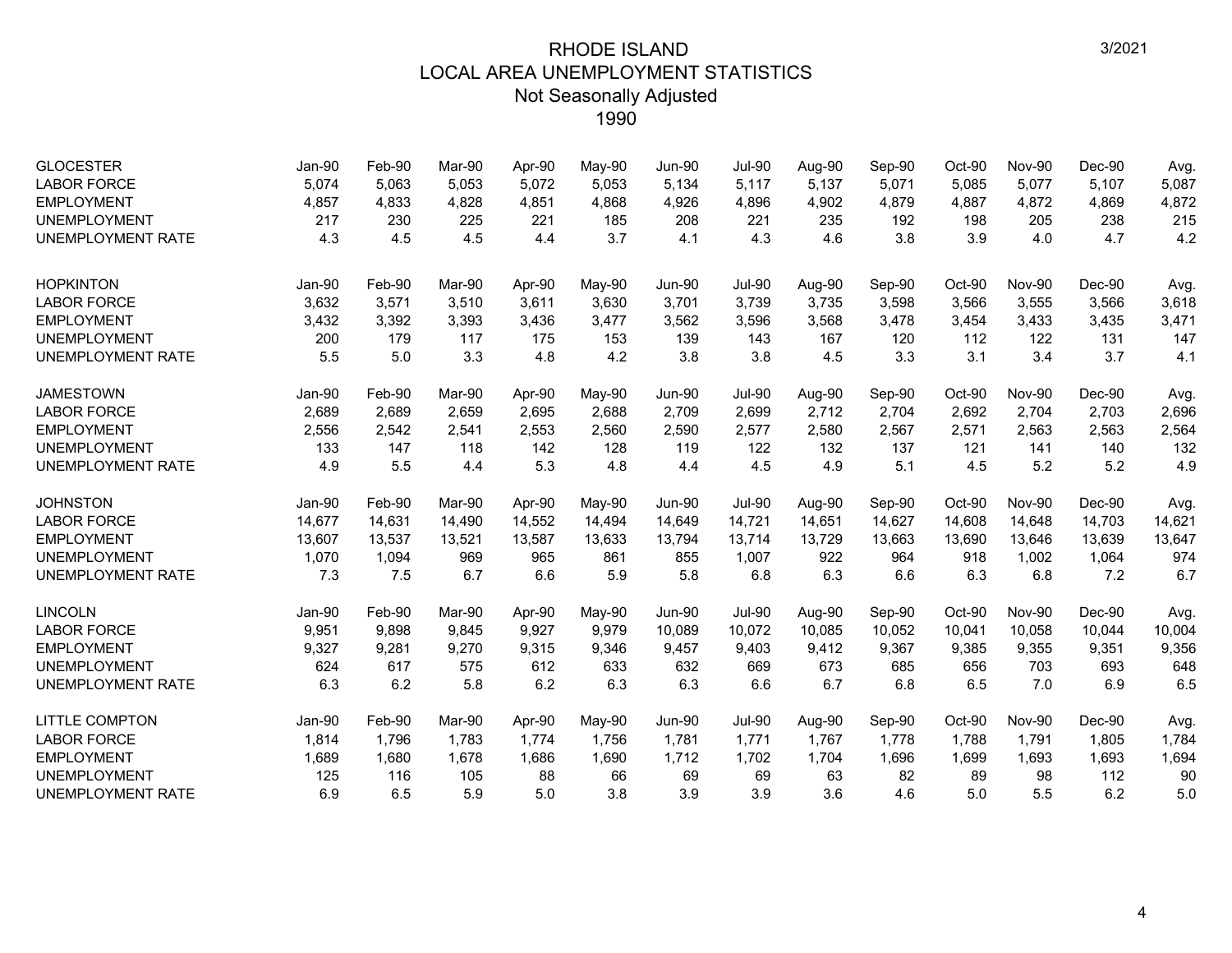| <b>MIDDLETOWN</b>        | Jan-90 | Feb-90 | Mar-90 | Apr-90 | May-90   | <b>Jun-90</b> | <b>Jul-90</b> | Aug-90 | Sep-90 | Oct-90 | <b>Nov-90</b> | Dec-90   | Avg.   |
|--------------------------|--------|--------|--------|--------|----------|---------------|---------------|--------|--------|--------|---------------|----------|--------|
| <b>LABOR FORCE</b>       | 7,976  | 7,937  | 7,975  | 8,062  | 8,270    | 8,727         | 8,923         | 8,798  | 8,508  | 8,289  | 8,133         | 8,051    | 8,304  |
| <b>EMPLOYMENT</b>        | 7,445  | 7,438  | 7,546  | 7,685  | 7,913    | 8,343         | 8,534         | 8,348  | 8,069  | 7,821  | 7,626         | 7,465    | 7,853  |
| <b>UNEMPLOYMENT</b>      | 531    | 499    | 429    | 377    | 357      | 384           | 389           | 450    | 439    | 468    | 507           | 586      | 451    |
| <b>UNEMPLOYMENT RATE</b> | 6.7    | 6.3    | 5.4    | 4.7    | 4.3      | 4.4           | 4.4           | 5.1    | 5.2    | 5.6    | 6.2           | 7.3      | 5.4    |
| NARRAGANSETT             | Jan-90 | Feb-90 | Mar-90 | Apr-90 | $May-90$ | <b>Jun-90</b> | <b>Jul-90</b> | Aug-90 | Sep-90 | Oct-90 | Nov-90        | Dec-90   | Avg.   |
| <b>LABOR FORCE</b>       | 8,709  | 8,659  | 8.574  | 8.620  | 8,646    | 8,724         | 8,663         | 8.690  | 8,641  | 8,694  | 8,714         | 8,725    | 8,671  |
| <b>EMPLOYMENT</b>        | 8,325  | 8,283  | 8,273  | 8,314  | 8,341    | 8,441         | 8,393         | 8,400  | 8,361  | 8,376  | 8,350         | 8,346    | 8,350  |
| <b>UNEMPLOYMENT</b>      | 384    | 376    | 301    | 306    | 305      | 283           | 270           | 290    | 280    | 318    | 364           | 379      | 321    |
| UNEMPLOYMENT RATE        | 4.4    | 4.3    | 3.5    | 3.5    | 3.5      | 3.2           | 3.1           | 3.3    | 3.2    | 3.7    | 4.2           | 4.3      | 3.7    |
| <b>NEW SHOREHAM</b>      | Jan-90 | Feb-90 | Mar-90 | Apr-90 | May-90   | <b>Jun-90</b> | <b>Jul-90</b> | Aug-90 | Sep-90 | Oct-90 | <b>Nov-90</b> | $Dec-90$ | Avg.   |
| <b>LABOR FORCE</b>       | 461    | 472    | 465    | 446    | 449      | 468           | 470           | 458    | 445    | 433    | 471           | 474      | 460    |
| <b>EMPLOYMENT</b>        | 406    | 407    | 412    | 419    | 432      | 455           | 465           | 456    | 441    | 427    | 415           | 407      | 429    |
| <b>UNEMPLOYMENT</b>      | 55     | 65     | 53     | 27     | 17       | 13            | 5             | 2      | 4      | 6      | 56            | 67       | 31     |
| UNEMPLOYMENT RATE        | 11.9   | 13.8   | 11.4   | 6.1    | 3.8      | 2.8           | 1.1           | 0.4    | 0.9    | 1.4    | 11.9          | 14.1     | 6.7    |
| <b>NEWPORT</b>           | Jan-90 | Feb-90 | Mar-90 | Apr-90 | May-90   | <b>Jun-90</b> | <b>Jul-90</b> | Aug-90 | Sep-90 | Oct-90 | <b>Nov-90</b> | $Dec-90$ | Avg.   |
| <b>LABOR FORCE</b>       | 13,397 | 13,434 | 13,430 | 13,684 | 13,948   | 14,630        | 14,918        | 14,667 | 14,286 | 13,869 | 13,660        | 13,534   | 13,955 |
| <b>EMPLOYMENT</b>        | 12,490 | 12,482 | 12,664 | 12,895 | 13,276   | 13,996        | 14,317        | 14,009 | 13,538 | 13,121 | 12,795        | 12,525   | 13,176 |
| <b>UNEMPLOYMENT</b>      | 907    | 952    | 766    | 789    | 672      | 634           | 601           | 658    | 748    | 748    | 865           | 1,009    | 779    |
| <b>UNEMPLOYMENT RATE</b> | 6.8    | 7.1    | 5.7    | 5.8    | 4.8      | 4.3           | 4.0           | 4.5    | 5.2    | 5.4    | 6.3           | 7.5      | 5.6    |
| <b>NORTH KINGSTOWN</b>   | Jan-90 | Feb-90 | Mar-90 | Apr-90 | May-90   | <b>Jun-90</b> | <b>Jul-90</b> | Aug-90 | Sep-90 | Oct-90 | Nov-90        | Dec-90   | Avg.   |
| <b>LABOR FORCE</b>       | 13,064 | 12,994 | 12,807 | 12,940 | 12,986   | 13,120        | 13,061        | 13,090 | 13,064 | 13,108 | 13,117        | 13,128   | 13,040 |
| <b>EMPLOYMENT</b>        | 12,381 | 12,316 | 12,302 | 12,364 | 12,405   | 12,551        | 12,479        | 12,492 | 12,433 | 12,456 | 12,416        | 12,409   | 12,417 |
| <b>UNEMPLOYMENT</b>      | 683    | 678    | 505    | 576    | 581      | 569           | 582           | 598    | 631    | 652    | 701           | 719      | 623    |
| UNEMPLOYMENT RATE        | 5.2    | 5.2    | 3.9    | 4.5    | 4.5      | 4.3           | 4.5           | 4.6    | 4.8    | 5.0    | 5.3           | 5.5      | 4.8    |
| <b>NORTH PROVIDENCE</b>  | Jan-90 | Feb-90 | Mar-90 | Apr-90 | May-90   | <b>Jun-90</b> | <b>Jul-90</b> | Aug-90 | Sep-90 | Oct-90 | Nov-90        | $Dec-90$ | Avg.   |
| <b>LABOR FORCE</b>       | 18,154 | 18,031 | 17,834 | 17,983 | 18,010   | 18,297        | 18,256        | 18,227 | 18,201 | 18,177 | 18,166        | 18,172   | 18,126 |
| <b>EMPLOYMENT</b>        | 17,028 | 16,940 | 16,921 | 17,003 | 17,061   | 17,263        | 17,162        | 17,182 | 17,099 | 17,132 | 17,077        | 17,067   | 17,078 |
| <b>UNEMPLOYMENT</b>      | 1,126  | 1,091  | 913    | 980    | 949      | 1,034         | 1,094         | 1,045  | 1,102  | 1,045  | 1,089         | 1,105    | 1,048  |
| <b>UNEMPLOYMENT RATE</b> | 6.2    | 6.1    | 5.1    | 5.4    | 5.3      | 5.7           | 6.0           | 5.7    | 6.1    | 5.7    | 6.0           | 6.1      | 5.8    |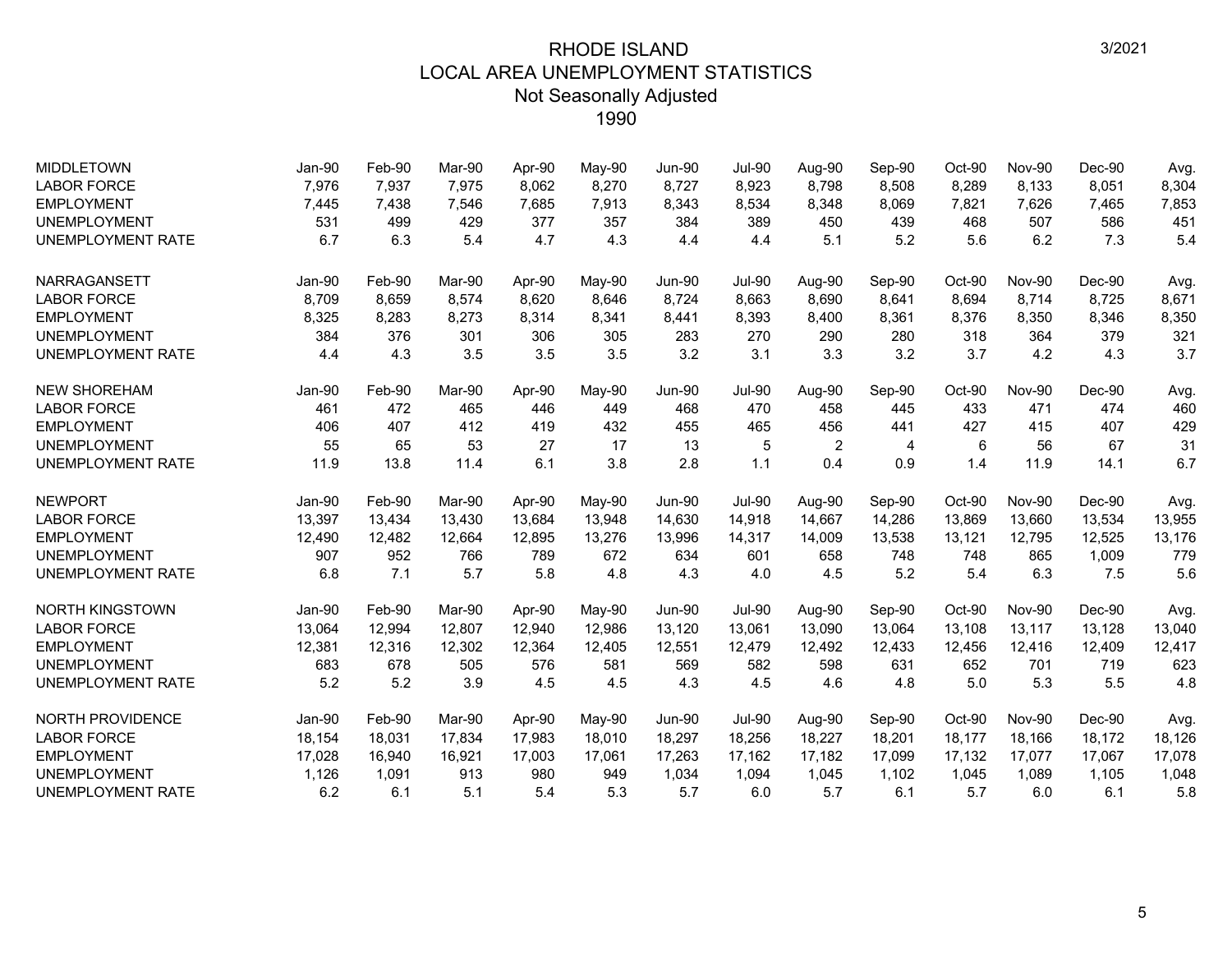| <b>NORTH SMITHFIELD</b>  | Jan-90 | Feb-90 | Mar-90 | Apr-90 | May-90 | Jun-90        | <b>Jul-90</b> | Aug-90 | Sep-90 | Oct-90 | <b>Nov-90</b> | Dec-90   | Avg.   |
|--------------------------|--------|--------|--------|--------|--------|---------------|---------------|--------|--------|--------|---------------|----------|--------|
| <b>LABOR FORCE</b>       | 5,545  | 5,544  | 5.466  | 5,490  | 5,497  | 5,576         | 5,535         | 5,540  | 5,550  | 5,560  | 5,551         | 5,560    | 5,534  |
| <b>EMPLOYMENT</b>        | 5,207  | 5,180  | 5,174  | 5,200  | 5,217  | 5,279         | 5,248         | 5,254  | 5,228  | 5,239  | 5,221         | 5,220    | 5,222  |
| <b>UNEMPLOYMENT</b>      | 338    | 364    | 292    | 290    | 280    | 297           | 287           | 286    | 322    | 321    | 330           | 340      | 312    |
| <b>UNEMPLOYMENT RATE</b> | 6.1    | 6.6    | 5.3    | 5.3    | 5.1    | 5.3           | 5.2           | 5.2    | 5.8    | 5.8    | 5.9           | 6.1      | 5.6    |
| <b>PAWTUCKET</b>         | Jan-90 | Feb-90 | Mar-90 | Apr-90 | May-90 | <b>Jun-90</b> | <b>Jul-90</b> | Aug-90 | Sep-90 | Oct-90 | <b>Nov-90</b> | $Dec-90$ | Avg.   |
| <b>LABOR FORCE</b>       | 39,306 | 39,002 | 38,660 | 38,982 | 39,173 | 39,617        | 39,833        | 39,525 | 39,404 | 39,481 | 39,474        | 39,589   | 39,337 |
| <b>EMPLOYMENT</b>        | 36,341 | 36,154 | 36,112 | 36,288 | 36,410 | 36,843        | 36,627        | 36,666 | 36,490 | 36,562 | 36,443        | 36,427   | 36,447 |
| <b>UNEMPLOYMENT</b>      | 2,965  | 2,848  | 2,548  | 2,694  | 2,763  | 2,774         | 3,206         | 2,859  | 2,914  | 2,919  | 3,031         | 3,162    | 2,890  |
| <b>UNEMPLOYMENT RATE</b> | 7.5    | 7.3    | 6.6    | 6.9    | 7.1    | 7.0           | 8.0           | 7.2    | 7.4    | 7.4    | 7.7           | 8.0      | 7.3    |
| PORTSMOUTH               | Jan-90 | Feb-90 | Mar-90 | Apr-90 | May-90 | <b>Jun-90</b> | <b>Jul-90</b> | Aug-90 | Sep-90 | Oct-90 | <b>Nov-90</b> | $Dec-90$ | Avg.   |
| <b>LABOR FORCE</b>       | 8,435  | 8,417  | 8,439  | 8,607  | 8,858  | 9,303         | 9,529         | 9,352  | 9,075  | 8,814  | 8,647         | 8,507    | 8,832  |
| <b>EMPLOYMENT</b>        | 7,934  | 7,930  | 8,044  | 8,191  | 8,434  | 8,893         | 9,095         | 8,899  | 8,601  | 8,336  | 8,130         | 7,957    | 8,370  |
| <b>UNEMPLOYMENT</b>      | 501    | 487    | 395    | 416    | 424    | 410           | 434           | 453    | 474    | 478    | 517           | 550      | 462    |
| <b>UNEMPLOYMENT RATE</b> | 5.9    | 5.8    | 4.7    | 4.8    | 4.8    | 4.4           | 4.6           | 4.8    | 5.2    | 5.4    | 6.0           | 6.5      | 5.2    |
| <b>PROVIDENCE</b>        | Jan-90 | Feb-90 | Mar-90 | Apr-90 | May-90 | <b>Jun-90</b> | <b>Jul-90</b> | Aug-90 | Sep-90 | Oct-90 | <b>Nov-90</b> | $Dec-90$ | Avg.   |
| <b>LABOR FORCE</b>       | 74,355 | 73,824 | 73,019 | 74,115 | 74,419 | 75,271        | 75,318        | 74,801 | 74,577 | 74,613 | 74,482        | 74,550   | 74,445 |
| <b>EMPLOYMENT</b>        | 69,044 | 68.692 | 68.610 | 68,950 | 69,179 | 69,998        | 69.590        | 69.666 | 69,331 | 69.465 | 69.243        | 69,210   | 69,248 |
| <b>UNEMPLOYMENT</b>      | 5,311  | 5,132  | 4,409  | 5,165  | 5,240  | 5,273         | 5,728         | 5,135  | 5,246  | 5,148  | 5,239         | 5,340    | 5,197  |
| <b>UNEMPLOYMENT RATE</b> | 7.1    | 7.0    | 6.0    | 7.0    | 7.0    | 7.0           | 7.6           | 6.9    | 7.0    | 6.9    | 7.0           | 7.2      | 7.0    |
| <b>RICHMOND</b>          | Jan-90 | Feb-90 | Mar-90 | Apr-90 | May-90 | <b>Jun-90</b> | <b>Jul-90</b> | Aug-90 | Sep-90 | Oct-90 | <b>Nov-90</b> | Dec-90   | Avg.   |
| <b>LABOR FORCE</b>       | 2,935  | 2,940  | 2,900  | 2,923  | 2,920  | 2,952         | 2,955         | 2,948  | 2,918  | 2,932  | 2,961         | 2,957    | 2,937  |
| <b>EMPLOYMENT</b>        | 2,831  | 2,816  | 2,812  | 2,827  | 2,836  | 2,869         | 2,853         | 2,856  | 2,842  | 2,848  | 2,839         | 2,838    | 2,839  |
| <b>UNEMPLOYMENT</b>      | 104    | 124    | 88     | 96     | 84     | 83            | 102           | 92     | 76     | 84     | 122           | 119      | 98     |
| <b>UNEMPLOYMENT RATE</b> | 3.5    | 4.2    | 3.0    | 3.3    | 2.9    | 2.8           | 3.5           | 3.1    | 2.6    | 2.9    | 4.1           | 4.0      | 3.3    |
| <b>SCITUATE</b>          | Jan-90 | Feb-90 | Mar-90 | Apr-90 | May-90 | <b>Jun-90</b> | <b>Jul-90</b> | Aug-90 | Sep-90 | Oct-90 | <b>Nov-90</b> | $Dec-90$ | Avg.   |
| <b>LABOR FORCE</b>       | 5,631  | 5,593  | 5,548  | 5,572  | 5,575  | 5,633         | 5,640         | 5,687  | 5,587  | 5,582  | 5,575         | 5,630    | 5,605  |
| <b>EMPLOYMENT</b>        | 5,283  | 5,257  | 5,251  | 5,276  | 5,293  | 5,356         | 5,325         | 5,331  | 5,305  | 5,314  | 5,298         | 5,296    | 5,299  |
| <b>UNEMPLOYMENT</b>      | 348    | 336    | 297    | 296    | 282    | 277           | 315           | 356    | 282    | 268    | 277           | 334      | 306    |
| <b>UNEMPLOYMENT RATE</b> | 6.2    | 6.0    | 5.4    | 5.3    | 5.1    | 4.9           | 5.6           | 6.3    | 5.0    | 4.8    | 5.0           | 5.9      | 5.5    |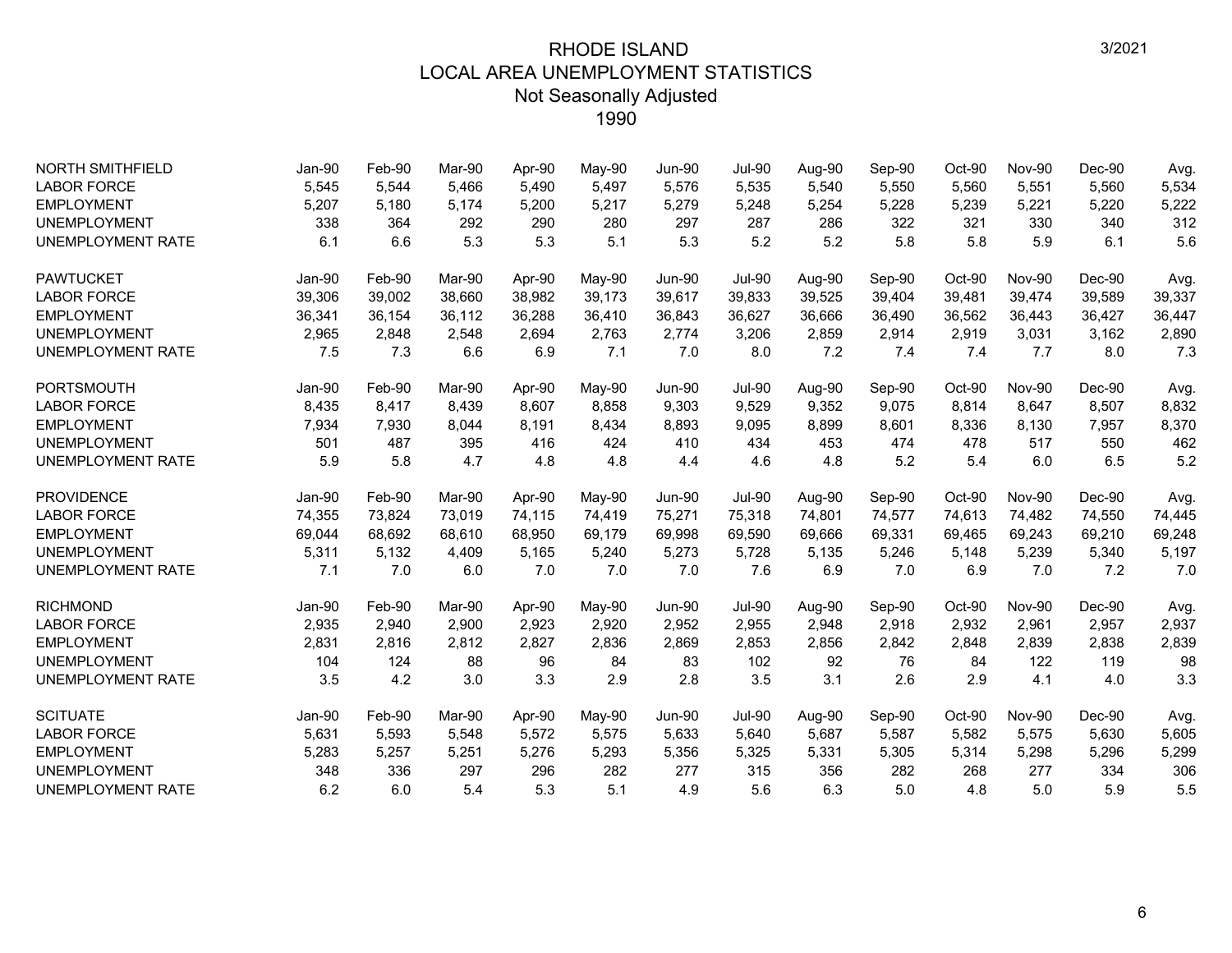| <b>SMITHFIELD</b>        | Jan-90        | Feb-90 | Mar-90 | Apr-90 | May-90 | <b>Jun-90</b> | <b>Jul-90</b> | Aug-90 | Sep-90 | Oct-90 | <b>Nov-90</b> | Dec-90   | Avg.   |
|--------------------------|---------------|--------|--------|--------|--------|---------------|---------------|--------|--------|--------|---------------|----------|--------|
| <b>LABOR FORCE</b>       | 10,420        | 10,378 | 10,252 | 10,368 | 10,381 | 10,547        | 10,515        | 10,574 | 10,488 | 10,498 | 10.453        | 10,474   | 10,446 |
| <b>EMPLOYMENT</b>        | 9,858         | 9,807  | 9,794  | 9,844  | 9,876  | 9,994         | 9,936         | 9,945  | 9,898  | 9,916  | 9,885         | 9,881    | 9,886  |
| <b>UNEMPLOYMENT</b>      | 562           | 571    | 458    | 524    | 505    | 553           | 579           | 629    | 590    | 582    | 568           | 593      | 560    |
| <b>UNEMPLOYMENT RATE</b> | 5.4           | 5.5    | 4.5    | 5.1    | 4.9    | 5.2           | 5.5           | 5.9    | 5.6    | 5.5    | 5.4           | 5.7      | 5.4    |
| <b>SOUTH KINGSTOWN</b>   | <b>Jan-90</b> | Feb-90 | Mar-90 | Apr-90 | May-90 | <b>Jun-90</b> | <b>Jul-90</b> | Aug-90 | Sep-90 | Oct-90 | <b>Nov-90</b> | Dec-90   | Avg.   |
| <b>LABOR FORCE</b>       | 12,692        | 12,602 | 12,434 | 12,526 | 12,570 | 12,732        | 12,654        | 12,667 | 12,569 | 12,636 | 12,665        | 12,636   | 12,615 |
| <b>EMPLOYMENT</b>        | 12,007        | 11,946 | 11,932 | 11,989 | 12,031 | 12,173        | 12,102        | 12,114 | 12,055 | 12,079 | 12,041        | 12,036   | 12,042 |
| <b>UNEMPLOYMENT</b>      | 685           | 656    | 502    | 537    | 539    | 559           | 552           | 553    | 514    | 557    | 624           | 600      | 573    |
| <b>UNEMPLOYMENT RATE</b> | 5.4           | 5.2    | 4.0    | 4.3    | 4.3    | 4.4           | 4.4           | 4.4    | 4.1    | 4.4    | 4.9           | 4.7      | 4.5    |
| <b>TIVERTON</b>          | Jan-90        | Feb-90 | Mar-90 | Apr-90 | May-90 | <b>Jun-90</b> | <b>Jul-90</b> | Aug-90 | Sep-90 | Oct-90 | <b>Nov-90</b> | $Dec-90$ | Avg.   |
| <b>LABOR FORCE</b>       | 8,049         | 7,983  | 8.015  | 7,898  | 7,881  | 7,981         | 8,016         | 8,000  | 7,954  | 8,044  | 8,012         | 8,010    | 7,987  |
| <b>EMPLOYMENT</b>        | 7,374         | 7,336  | 7,329  | 7,366  | 7,390  | 7,477         | 7,433         | 7,440  | 7,405  | 7,419  | 7,396         | 7,392    | 7,396  |
| <b>UNEMPLOYMENT</b>      | 675           | 647    | 686    | 532    | 491    | 504           | 583           | 560    | 549    | 625    | 616           | 618      | 591    |
| <b>UNEMPLOYMENT RATE</b> | 8.4           | 8.1    | 8.6    | 6.7    | 6.2    | 6.3           | 7.3           | 7.0    | 6.9    | 7.8    | 7.7           | 7.7      | 7.4    |
| <b>WARREN</b>            | Jan-90        | Feb-90 | Mar-90 | Apr-90 | May-90 | Jun-90        | <b>Jul-90</b> | Aug-90 | Sep-90 | Oct-90 | <b>Nov-90</b> | $Dec-90$ | Avg.   |
| <b>LABOR FORCE</b>       | 6,360         | 6,351  | 6,251  | 6,294  | 6,321  | 6,399         | 6,391         | 6,430  | 6,337  | 6,409  | 6,465         | 6,383    | 6,366  |
| <b>EMPLOYMENT</b>        | 5,877         | 5,848  | 5,840  | 5,869  | 5,888  | 5,959         | 5,924         | 5,929  | 5,901  | 5,913  | 5,894         | 5,890    | 5,894  |
| <b>UNEMPLOYMENT</b>      | 483           | 503    | 411    | 425    | 433    | 440           | 467           | 501    | 436    | 496    | 571           | 493      | 472    |
| <b>UNEMPLOYMENT RATE</b> | 7.6           | 7.9    | 6.6    | 6.8    | 6.9    | 6.9           | 7.3           | 7.8    | 6.9    | 7.7    | 8.8           | 7.7      | 7.4    |
| <b>WARWICK</b>           | Jan-90        | Feb-90 | Mar-90 | Apr-90 | May-90 | Jun-90        | <b>Jul-90</b> | Aug-90 | Sep-90 | Oct-90 | <b>Nov-90</b> | $Dec-90$ | Avg.   |
| <b>LABOR FORCE</b>       | 46,363        | 46,216 | 45.624 | 46.195 | 46,315 | 46,856        | 46.796        | 46,836 | 46,654 | 46,812 | 46.818        | 46.664   | 46,512 |
| <b>EMPLOYMENT</b>        | 43,789        | 43,565 | 43,516 | 43,729 | 43,876 | 44,396        | 44,137        | 44,183 | 43,971 | 44,057 | 43,915        | 43,894   | 43,919 |
| <b>UNEMPLOYMENT</b>      | 2,574         | 2,651  | 2,108  | 2,466  | 2,439  | 2,460         | 2,659         | 2,653  | 2,683  | 2,755  | 2,903         | 2,770    | 2,593  |
| <b>UNEMPLOYMENT RATE</b> | 5.6           | 5.7    | 4.6    | 5.3    | 5.3    | 5.3           | 5.7           | 5.7    | 5.8    | 5.9    | 6.2           | 5.9      | 5.6    |
| <b>WEST GREENWICH</b>    | Jan-90        | Feb-90 | Mar-90 | Apr-90 | May-90 | <b>Jun-90</b> | <b>Jul-90</b> | Aug-90 | Sep-90 | Oct-90 | <b>Nov-90</b> | $Dec-90$ | Avg.   |
| <b>LABOR FORCE</b>       | 2,072         | 2,065  | 2,051  | 2,083  | 2,077  | 2,100         | 2,110         | 2,112  | 2,087  | 2,087  | 2,107         | 2,101    | 2,088  |
| <b>EMPLOYMENT</b>        | 1,942         | 1,933  | 1,930  | 1,941  | 1,946  | 1,968         | 1,958         | 1,961  | 1,951  | 1,955  | 1,947         | 1,946    | 1,948  |
| <b>UNEMPLOYMENT</b>      | 130           | 132    | 121    | 142    | 131    | 132           | 152           | 151    | 136    | 132    | 160           | 155      | 140    |
| <b>UNEMPLOYMENT RATE</b> | 6.3           | 6.4    | 5.9    | 6.8    | 6.3    | 6.3           | 7.2           | 7.1    | 6.5    | 6.3    | 7.6           | 7.4      | 6.7    |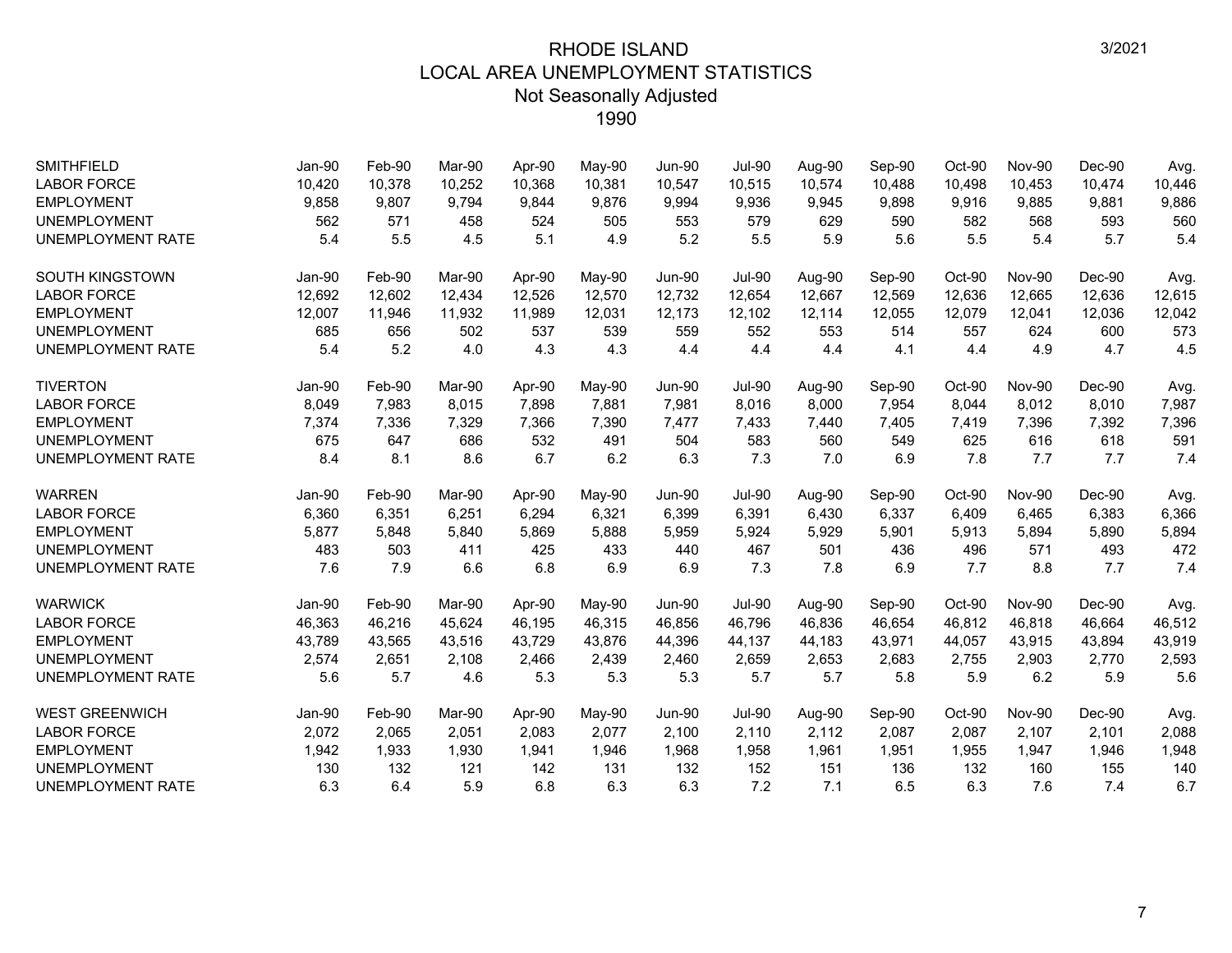| <b>WEST WARWICK</b>      | Jan-90   | Feb-90 | Mar-90 | Apr-90 | May-90 | <b>Jun-90</b> | <b>Jul-90</b> | Aug-90 | Sep-90 | Oct-90 | <b>Nov-90</b> | Dec-90   | Avg.   |
|--------------------------|----------|--------|--------|--------|--------|---------------|---------------|--------|--------|--------|---------------|----------|--------|
| <b>LABOR FORCE</b>       | 16,199   | 16,149 | 15,930 | 16,209 | 16,202 | 16,260        | 16,310        | 16,248 | 16,125 | 16,174 | 16,279        | 16,309   | 16,199 |
| <b>EMPLOYMENT</b>        | 15,100   | 15,024 | 15,005 | 15,081 | 15,131 | 15,310        | 15,220        | 15,236 | 15,164 | 15,193 | 15,144        | 15,136   | 15,145 |
| <b>UNEMPLOYMENT</b>      | 1,099    | 1,125  | 925    | 1,128  | 1,071  | 950           | 1,090         | 1,012  | 961    | 981    | 1.135         | 1,173    | 1,054  |
| <b>UNEMPLOYMENT RATE</b> | 6.8      | 7.0    | 5.8    | 7.0    | 6.6    | 5.8           | 6.7           | 6.2    | 6.0    | 6.1    | 7.0           | 7.2      | 6.5    |
| WESTERLY                 | Jan-90   | Feb-90 | Mar-90 | Apr-90 | May-90 | <b>Jun-90</b> | <b>Jul-90</b> | Aug-90 | Sep-90 | Oct-90 | <b>Nov-90</b> | Dec-90   | Avg.   |
| <b>LABOR FORCE</b>       | 11,183   | 11,066 | 10,891 | 11,248 | 11,239 | 11,395        | 11,559        | 11,472 | 11,156 | 11,134 | 11,155        | 11,234   | 11,228 |
| <b>EMPLOYMENT</b>        | 10,564   | 10,446 | 10,447 | 10,580 | 10,704 | 10,964        | 11,069        | 10,986 | 10,706 | 10,633 | 10,573        | 10,579   | 10,688 |
| <b>UNEMPLOYMENT</b>      | 619      | 620    | 444    | 668    | 535    | 431           | 490           | 486    | 450    | 501    | 582           | 655      | 540    |
| UNEMPLOYMENT RATE        | 5.5      | 5.6    | 4.1    | 5.9    | 4.8    | 3.8           | 4.2           | 4.2    | 4.0    | 4.5    | 5.2           | 5.8      | 4.8    |
| <b>WOONSOCKET</b>        | Jan-90   | Feb-90 | Mar-90 | Apr-90 | May-90 | <b>Jun-90</b> | <b>Jul-90</b> | Aug-90 | Sep-90 | Oct-90 | <b>Nov-90</b> | $Dec-90$ | Avg.   |
| <b>LABOR FORCE</b>       | 22,142   | 22,029 | 21,654 | 21,668 | 21,674 | 21,880        | 21,927        | 21,850 | 21,895 | 21,883 | 21,857        | 21,802   | 21,855 |
| <b>EMPLOYMENT</b>        | 19,852   | 19,751 | 19,727 | 19,824 | 19,891 | 20,126        | 20,009        | 20,030 | 19,935 | 19,974 | 19,910        | 19,899   | 19,911 |
| <b>UNEMPLOYMENT</b>      | 2,290    | 2,278  | 1,927  | 1,844  | 1,783  | 1,754         | 1,918         | 1,820  | 1,960  | 1,909  | 1,947         | 1,903    | 1,944  |
| <b>UNEMPLOYMENT RATE</b> | 10.3     | 10.3   | 8.9    | 8.5    | 8.2    | 8.0           | 8.7           | 8.3    | 9.0    | 8.7    | 8.9           | 8.7      | 8.9    |
| <b>BRISTOL COUNTY</b>    | Jan-90   | Feb-90 | Mar-90 | Apr-90 | May-90 | <b>Jun-90</b> | <b>Jul-90</b> | Aug-90 | Sep-90 | Oct-90 | <b>Nov-90</b> | Dec-90   | Avg.   |
| <b>LABOR FORCE</b>       | 26,312   | 26,226 | 25,930 | 26,102 | 26,196 | 26,412        | 26,436        | 26,560 | 26,360 | 26,541 | 26,665        | 26,492   | 26,353 |
| <b>EMPLOYMENT</b>        | 24,540   | 24,418 | 24,387 | 24,509 | 24,588 | 24,882        | 24,736        | 24,760 | 24,644 | 24,692 | 24,613        | 24,598   | 24,614 |
| <b>UNEMPLOYMENT</b>      | 1,772    | 1,808  | 1,543  | 1,593  | 1,608  | 1,530         | 1,700         | 1,800  | 1,716  | 1,849  | 2,052         | 1,894    | 1,739  |
| UNEMPLOYMENT RATE        | 6.7      | 6.9    | 6.0    | 6.1    | 6.1    | 5.8           | 6.4           | 6.8    | 6.5    | 7.0    | 7.7           | 7.1      | 6.6    |
| <b>KENT COUNTY</b>       | $Jan-90$ | Feb-90 | Mar-90 | Apr-90 | May-90 | <b>Jun-90</b> | <b>Jul-90</b> | Aug-90 | Sep-90 | Oct-90 | <b>Nov-90</b> | $Dec-90$ | Avg.   |
| <b>LABOR FORCE</b>       | 88,190   | 87,894 | 86,835 | 87,965 | 88,102 | 88,953        | 88,920        | 88,951 | 88,406 | 88,702 | 88,889        | 88,752   | 88,380 |
| <b>EMPLOYMENT</b>        | 83,052   | 82,630 | 82,533 | 82,941 | 83,219 | 84,204        | 83,712        | 83,801 | 83,400 | 83,562 | 83,292        | 83,250   | 83,300 |
| <b>UNEMPLOYMENT</b>      | 5,138    | 5,264  | 4,302  | 5,024  | 4,883  | 4,749         | 5,208         | 5,150  | 5,006  | 5,140  | 5,597         | 5,502    | 5,080  |
| UNEMPLOYMENT RATE        | 5.8      | 6.0    | 5.0    | 5.7    | 5.5    | 5.3           | 5.9           | 5.8    | 5.7    | 5.8    | 6.3           | 6.2      | 5.7    |